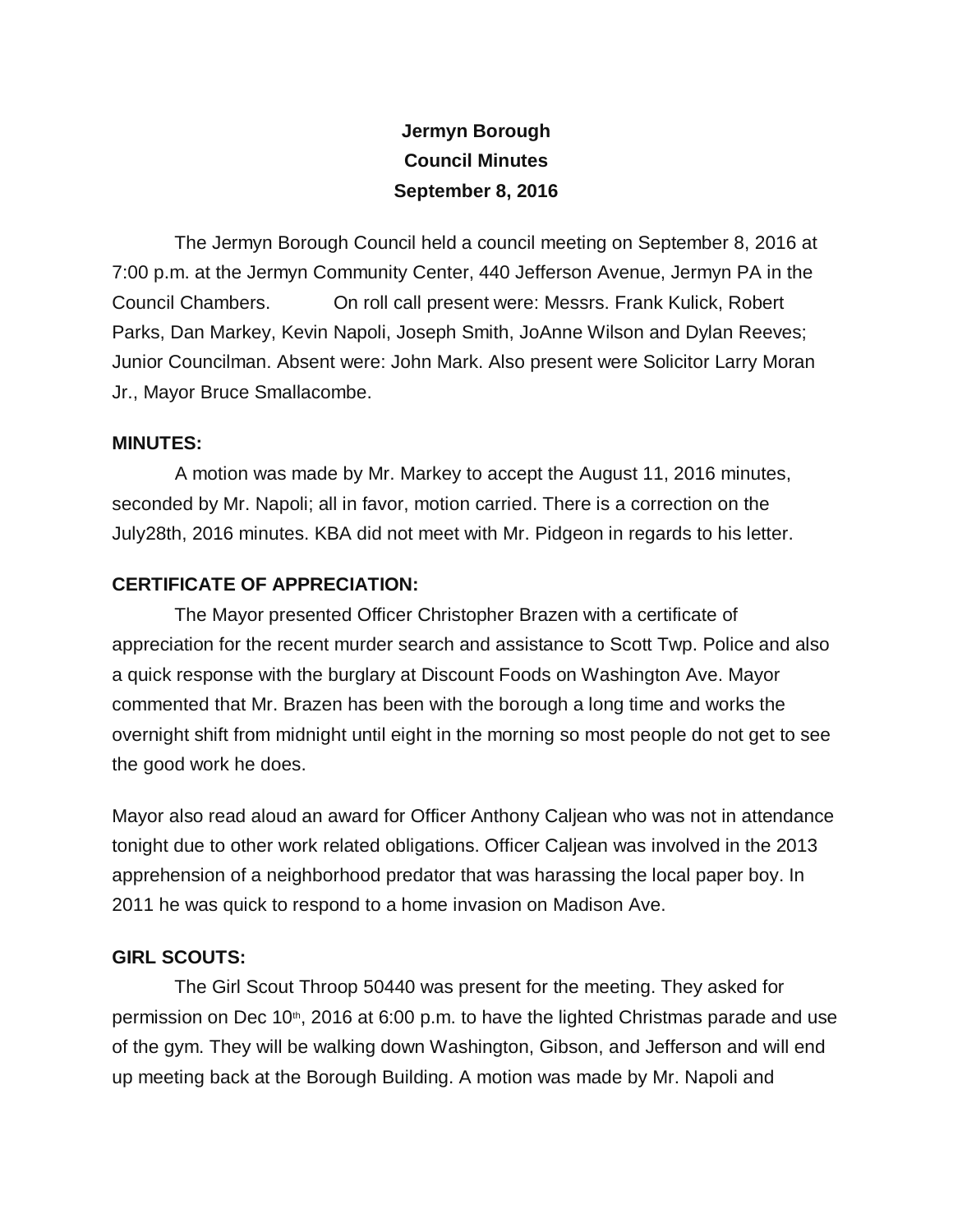seconded by Mrs. Wilson to allow the Girl Scouts to use the streets mentioned and the gym for Dec 10<sup>th</sup>, 2016. All in favor, motion carried.

#### **TRASURER'S REPORT AND DISBURSEMENTS:**

 Balances are from September 7, 2016 and disbursements are from August 12, 2016 to September 8, 2016. General Fund \$217,260.37; Refuse \$126,348.98, Recycling \$18,293.31, Shade Tree \$6,861.18, Recreation 6,881.22, DPW Capital Reserve \$2,196.11. Deposits \$33,695.43 and Disbursements \$38,648.47. A motion was made Mrs. Wilson and seconded by Mr. Markey to pay all bills presented. All in favor, motion carried.

#### **Refuse Bids:**

County Waste – Option #1 weekly collection & 53.50 recycling reimbursement per ton & providing a 96gl wheeled cart with lid \$ 440,820.00 Option #2 – Same refuse specs as option #1 & to include recycling and eliminate the reimbursement for recycling – single stream recycling once a week with 65gl recycling carton with lid – \$410,476.00

JP Mascaro- Refuse \$430,308.00 Recycling every week \$ 156,276.00 Recycling every other week \$90,360.00 30gl recycling carton 50cents per dwelling per month

Waste Management – \$457,272.00 Refuse once a week Trash and single stream recyclables once a week \$604,476.00 \$40 per ton of rec. collected by the borough

There were 3 bid proposals for Refuse and 1 for Insurance. A motion made by Mr. Markey and seconded by Mr. Napoli to extend the insurance bid until the October  $13<sup>th</sup>$ , 2016 meeting. All in favor, motion carried. Mrs. Wilson suggested returning the insurance bid to DGK. A motion made by Mr. Markey to re-advertise for the insurance bid and seconded by Mr. Parks. All in favor, motion carried.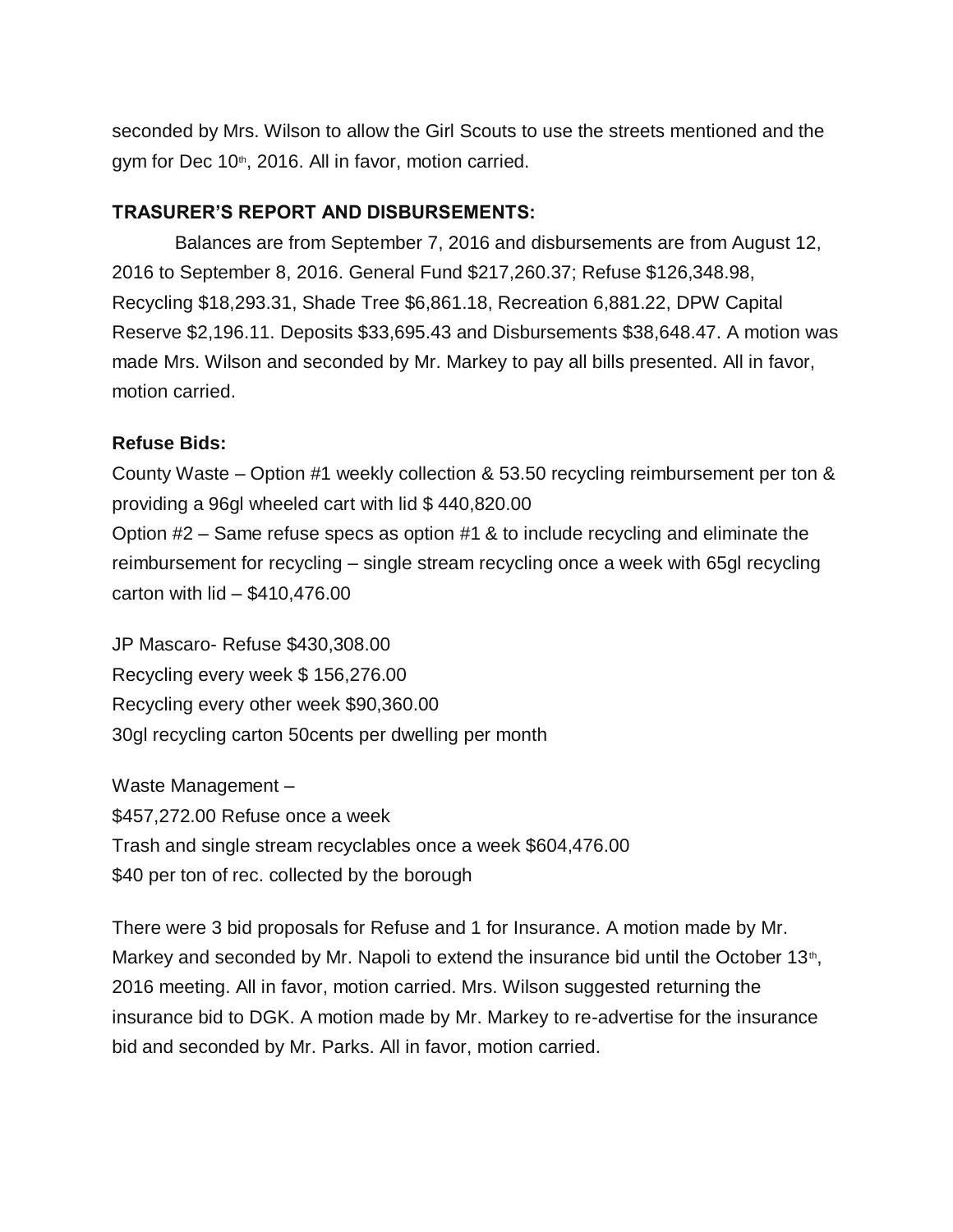Solicitor Moran recommended having a 3 person committee to review the refuse bids. A motion made by Mrs. Wilson and seconded by Mr. Markey to refer all bids to the 3 person committee consisting of Mr. Kulick, Mr. Markey and Mr. Napoli who will meet prior to the October 13<sup>th</sup> meeting and make a recommendation.

#### **Police Report:**

The retention pond at Raymond Dr. has been cut. The abandoned vehicles at Henry Drive have been removed by the county. Chief Arthur was on standby at the Wright Center due to Governor Wolfe going there. The Steamtown Marathon requested Jermyn's participation in traffic control on Oct  $9<sup>th</sup>$ , 2016. Chief said we normally get what officers we have available and the fire police to help out at the intersections. The Borough residents are invited Sept 28, 2016 at St. Johns Hall in Mayfield, the county will be putting on a heroin program involving the District Attorney's office.

#### **Mayor Report:**

Mayor wants to set up a meeting for Crime Watch. He has observed some of the police officers on duty and they are happy working in Jermyn. The Historical Society will be hosting a wine trip on Oct 1, 2016 for \$100/per person. The Lackawanna Heritage Valley Bike Tour will be Sept 25<sup>th</sup>, 2016. Mrs. Wilson said the Shade Tree usually has a stand to hand out water at Bridge St.

### **Solicitor Report:**

Atty. Moran has met with Atty. Nicholls on transitioning the files. The ongoing matters are the creek project and the condemnation. Jerry Raymond is putting him in touch with his lawyer. He would like to speak to the Raymond developers to come to an understanding on the ongoing issues and resolve them. He was asked at the work session to review an expired collective bargaining agreement with Al Zabarowski. There is nothing in the agreement that compels the borough to pay. The solicitor said we will discuss it on a later date on how to handle the potential discontinued payments.

#### **Junior Councilman:**

Dylan encourages all to attend the Lakeland football games.

### **Fire Chief Report:**

Mr. Rood has a few meetings coming up involving the transition stage with the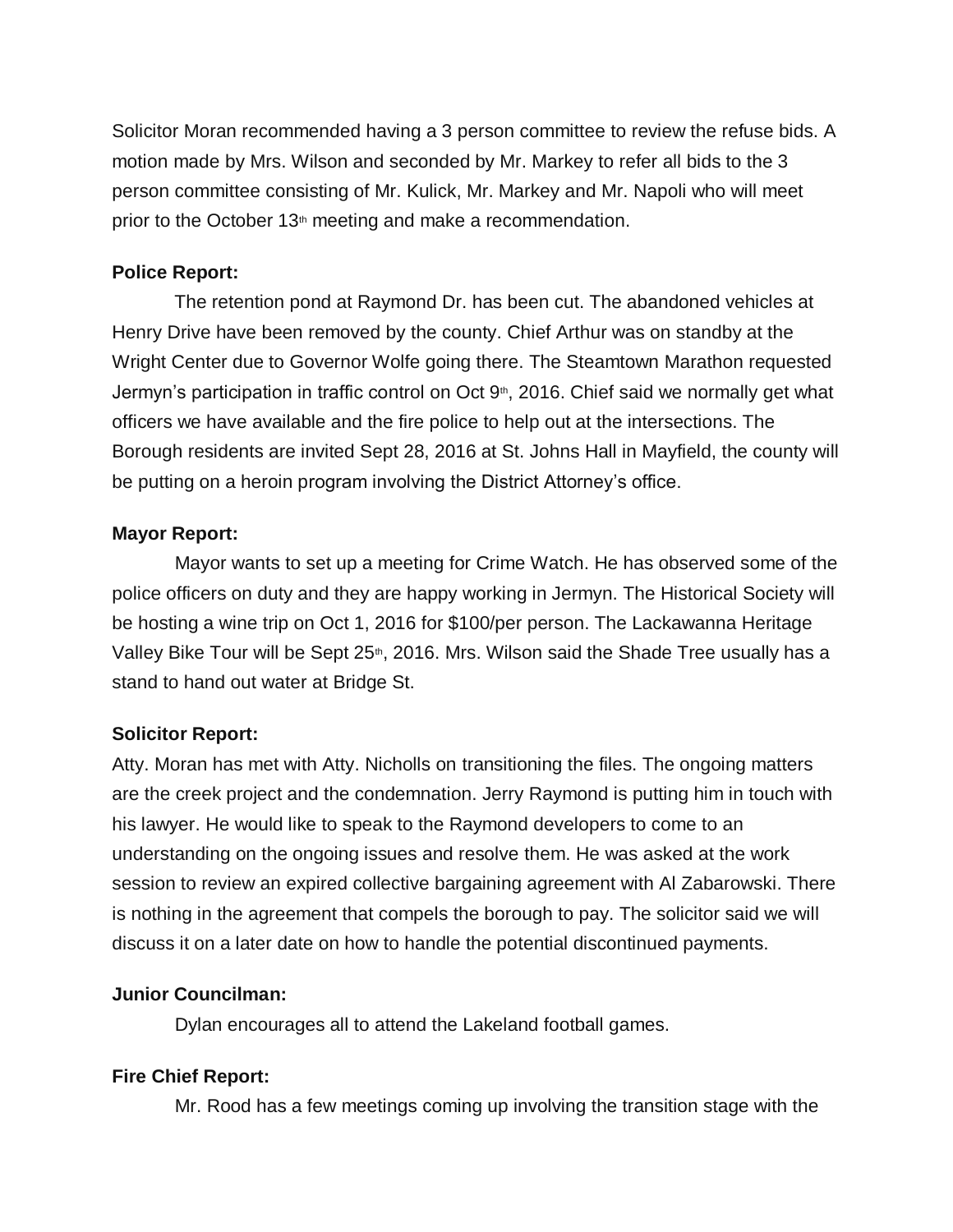911 comm. center. Both companies had their radios reprogrammed are ready to switch over. The Bridge St. Fire is still under investigation.

#### **DPW:**

The DPW purchased a new plow for about \$4,500. The money was taken out of the snow removal budget. Archbald Borough helped the DPW blow out the storm drains behind Washington Ave. The drains on 402 Delaware are also backing up. Mr. Markey said they may ask one of the fire co. for assistance to blow out the debris.

*Brush Collection:* Mr. Markey said some residents and businesses in the borough may be taking advantage of the service that the DPW is providing. They are putting out entire trees, this is not what it is intended for and suggested calling a tree service for that. They may have to look into setting a limit or charging a fee. Mr. Markey said this is getting to be a bigger and daunting task for the DPW.

*720 Lincoln Ave:* They are taking on a lot of water; the water is running down the street from a hill in Mayfield. Mr. Markey said we will have to take a look at it and possibly try to get Mayfield involved. Mr. Parks said that road was paved with county money and there was supposed to be a berm put in to prevent that from happening and suggested seeing if it is still there.

In October Mr. Markey will be having a meeting with the DPW to put together a winter schedule.

*Yard Sale Signs:* Mr. Markey encourages all residents to take down their yard sale signs when the yard sale is over.

The DPW has cleaned up the trees, brush and weeds in the creek bed and banks along Rushbrook creek.

There have been reports of overweight and over height trucks on Bridge St. Mr. Parks said we already have the height limit on the bridge. Council suggested placing the sign on Washington to go on to Bridge St.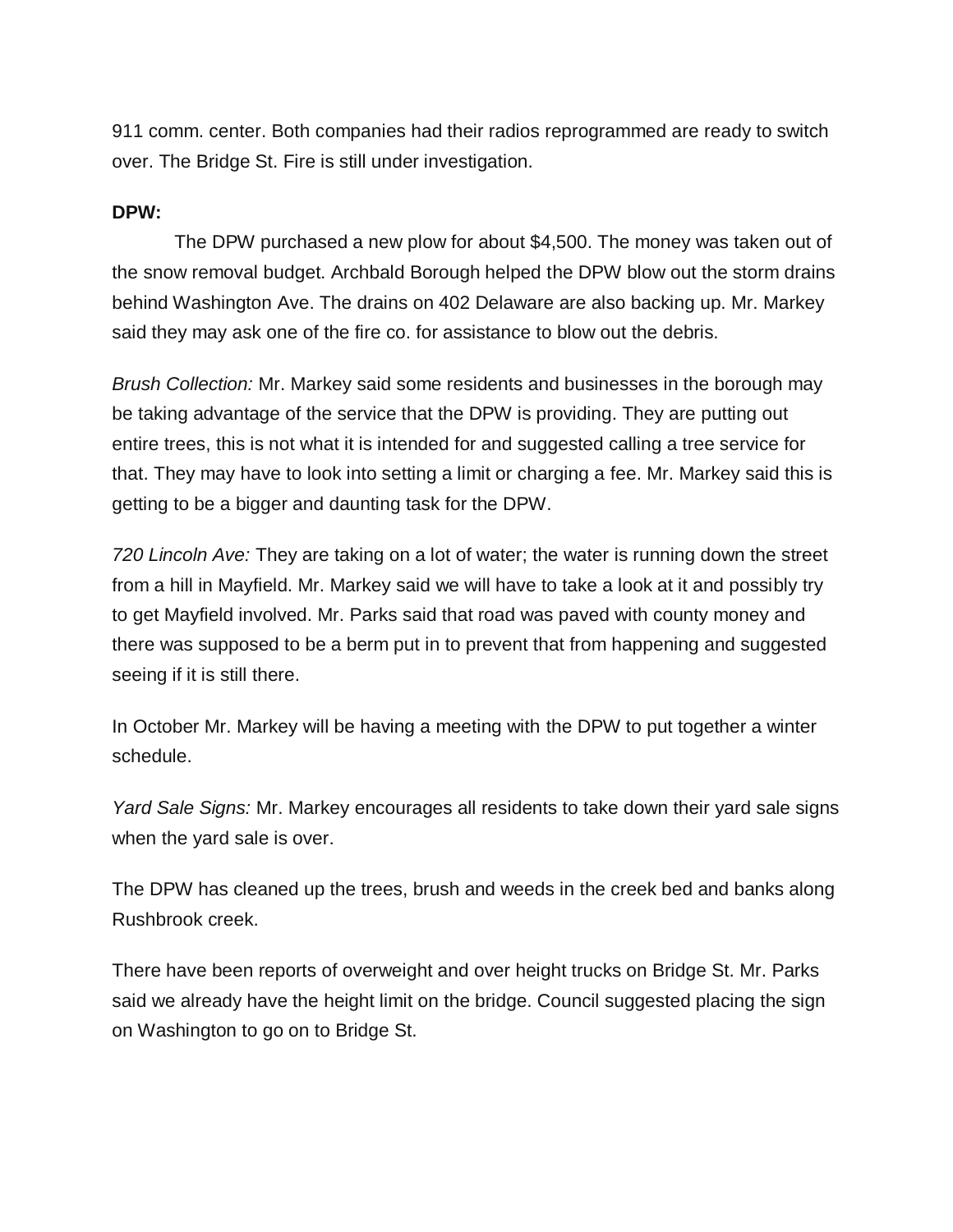The Lakeland Youth Sports wants to purchase a scoreboard for \$3,300. They have a grant for 2/3 and they put in the rest. They suggested bringing this up to council and the borough paying for it and they will reimburse the borough. Since they are not tax exempt we would help them save about \$200. Mr. Smith asked Mr. Markey where the money would come from. Mr. Markey said the general fund; it will be an in and out. Mr. Smith said this is what always happens. Mr. Kulick suggested taking it out of the recycling fund. Mr. Napoli made a motion and seconded by Mr. Parks to make the payment of \$3,295 for the basketball scoreboard out of the recycling fund, which is contingent upon the agreement they will reimburse us. All in favor, motion carried.

A motion made by Mrs. Wilson and seconded by Mr. Markey to change DPW cell phone Joe Esgro to lesser basic plan of \$8.99/mo. All in favor, motion carried.

#### **Finance:**

There will be a finance committee meeting on September 13, 2016.

#### **Shade Tree:**

A few residents asked if they can trim/water some trees. Mrs. Wilson discussed with the committee and the committee has agreed. One resident put in a new garage and a tree was in the middle of his driveway.

*The Recreation Committee* had a wonderful Jermyn Day. They are looking for volunteers for the October Trunk Halloween.

*Shade Tree* will be planting new trees to replace the dead ones along the sidewalks. Mrs. Wilson is looking into a grass grid.

*The Events Committee* will be taking the flower pots in.

Mrs. Wilson stated the files in the office are in order. Mrs. Wilson said she will be cutting back on hours. She said she wants to see the office in perfect shape before she leaves. A motion was made by Mr. Markey and seconded by Mr. Napoli to make Cara Frankosky the Right to know Officer for the Borough of Jermyn. All in favor, motion carried.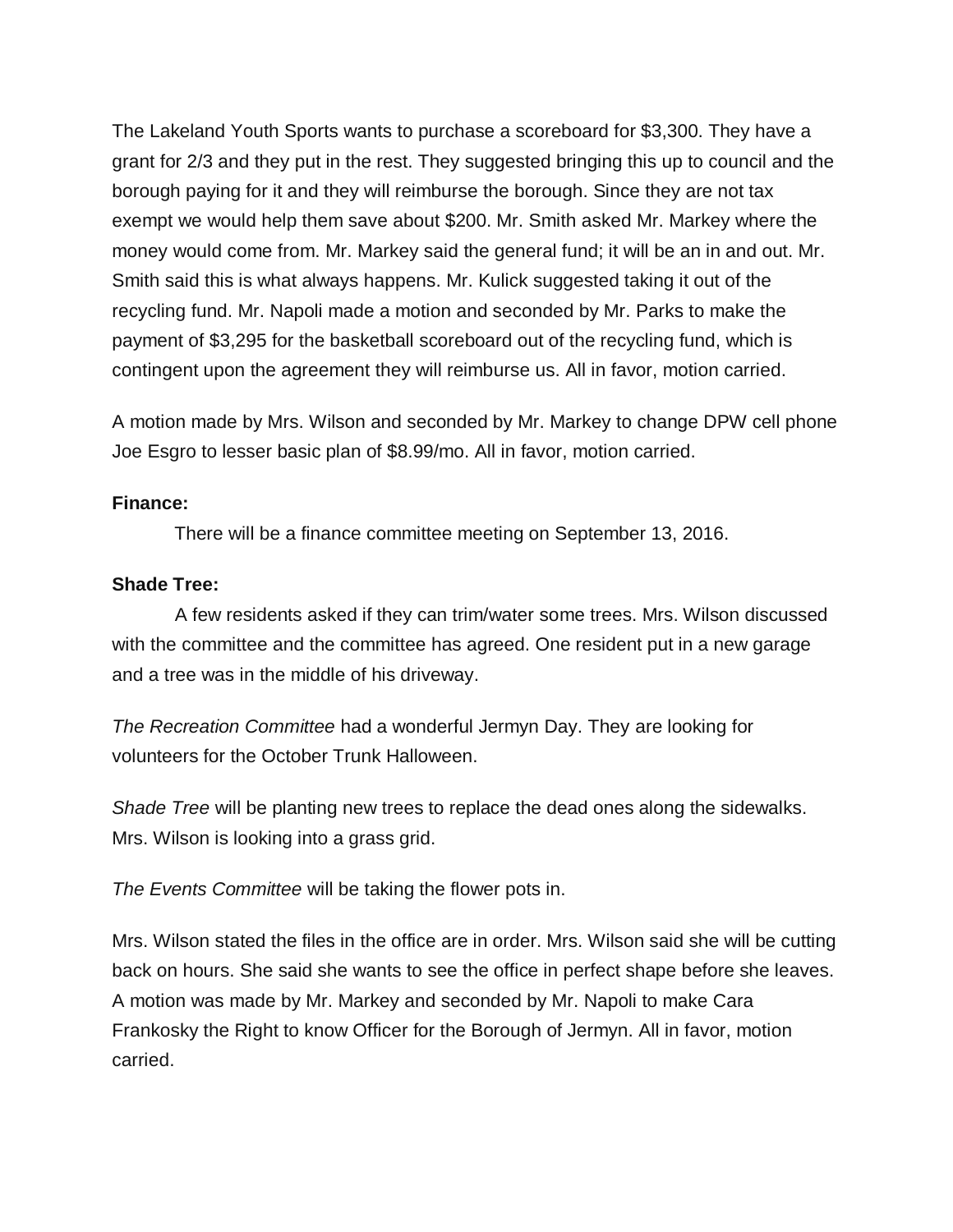## **Junior Council:**

Mr. Kulick read aloud a letter from the superintendent of Lakeland School District. They are looking for a few characteristics to select another junior council member. Mr. Kulick asked our Junior Councilman, Dylan Reeves to make a list of characteristics.

## **Security System Upgrade:**

Mr. Markey said Mike Shea is currently working on bid specs for the upgrade.

## **Henry Drive:**

Mr. Kulick said they will start paving at the end of the month.

## **Jermyn Paving:**

The paving of the streets will be begin mid-September.

## **Delinquent Tax:**

Mr. Kulick said there is a list of delinquent tax payers. Solicitor Moran asked why the single tax office isn't collecting these. Mr. Kulick asked if we can publish the list of tax payers in the paper. Solicitor Moran there is a distinction between a debt and a tax and he wants to clarify this.

## **Rental Property Permits:**

Mr. Kulick said we are collecting a nominal amount. We are charging \$10.00; we collected \$730.00 and sent out 187. Mr. Kulick said we need to either make it more substantial or get rid of it. Mr. Markey asked when the fee schedule was instituted. Mrs. Wilson said around 2012. Mr. Kulick stated that Mayfield charges \$60.00. Mr. Parks said originally he thought it was supposed to be per unit not per dwelling.

## **Appeal Board:**

Mr. Grizzanti said Mr. Kutch is ready to go into the red house on Washington. Mr. Rood said he would like to get some identification badges made up. He asked if the owner does not let them in what is the next step legally. Solicitor Moran said you cannot just go in there but there are steps to take. Mr. Rood said if the owner of the red house does not do anything soon he will need to board up the windows properly. Mr. Markey asked if the tags have to have their picture on it. Mr. Grizzanti said they may have tags at KBA.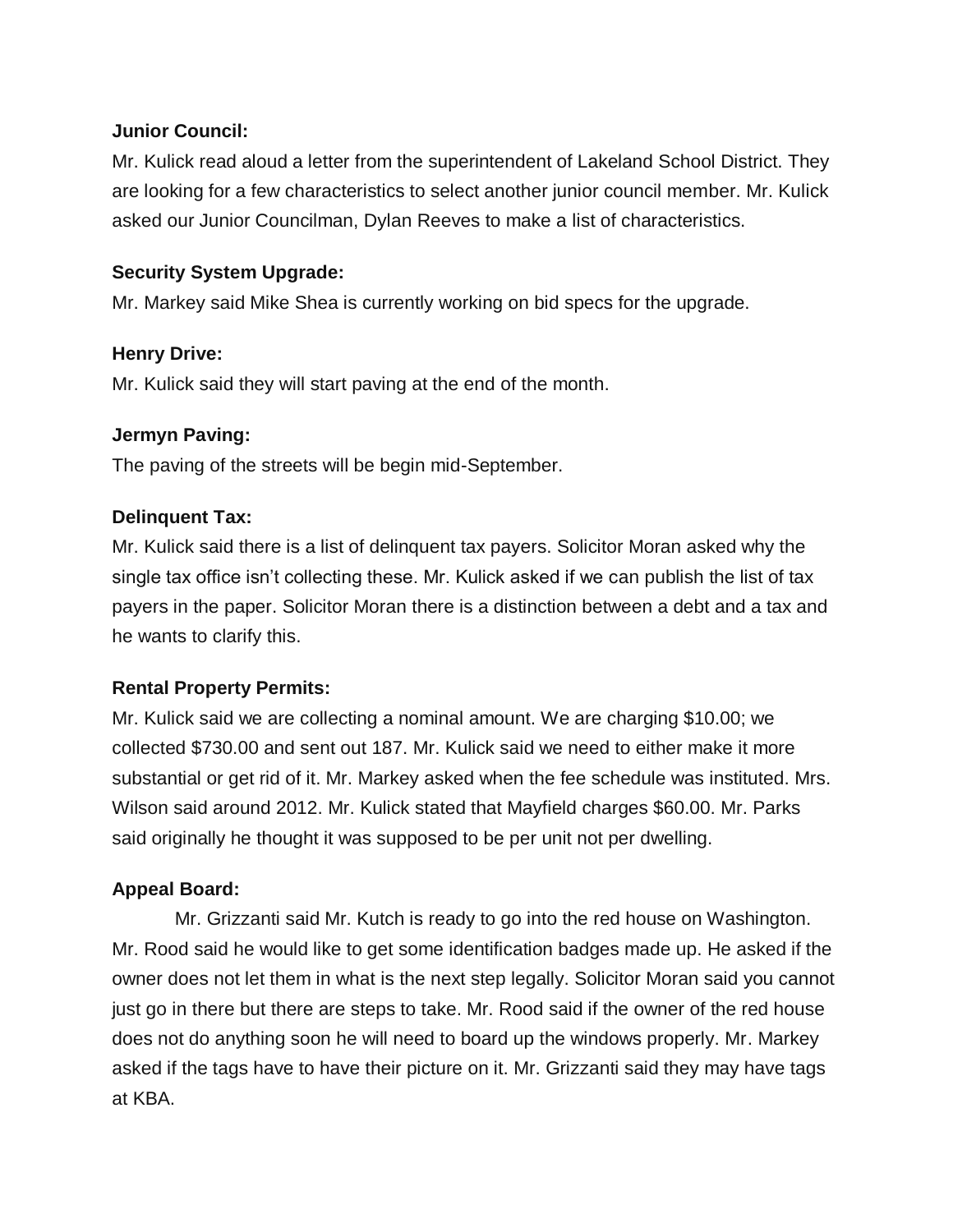A motion was made by Mr. Napoli and seconded by Mr. Markey to appoint Dennis Kutch and Bob Chase as deputy code officers. All in favor, motion carried. Mr. Rood asked if Chief Arthur is required to go with them. Solicitor Moran said he is there as law enforcement. Solicitor Moran asked if he has any information on the UCC Appeal Board.

Mr. Rood said Clarks Summit had appeals board. Solicitor Moran said we should, we are going to have our own code enforcement officer; we are going to be issuing fines and citations, the borough residents may want to appeal them. Mr. Rood asked if we can use the same hearing board as the Zoning Hearing Board. Letters will be sent out to the Zoning Board. Mrs. Wilson asked if we get a call on brush/grass getting to high who do we call, we usually call Chief Arthur.

#### **Grant:**

Mr. Kulick said the grant that we got from the gaming commission needs to be signed and sent back for the \$50,000. It will be for the parking lot. We have until July of 2019 to use the money. Mr. Kulick suggested we will not do anything with it right now; it is late in the year. Solicitor said make sure we are compliant when we decide to use it.

#### **Audit:**

According to borough code we are require to do an exit audit when an employee who handles financial matters leaves. Solicitor Moran suggested Michael Barbetti. Michael Barbetti submitted a proposal for \$7,500 for a year-end audit. Mr. Smith said the finance committee is looking at revenues for 2017 and they have nothing to go on. Solicitor Moran will ask Michael Barbetti for a new proposal to do an exit audit. Mr. Kulick said we would like to get the accounts balanced and go forward.

### **Town Hall Meeting with District Attorney:**

Mr. Kulick will give the District Attorney a couple of proposed dates. Also to propose a resolution to support Mayfield.

### **Jermyn Flag:**

Mr. Markey asked Dylan Reeves to help with a Jermyn Flag design. We do not have a Jermyn Flag and suggested the high school art students can come up with a flag design contest.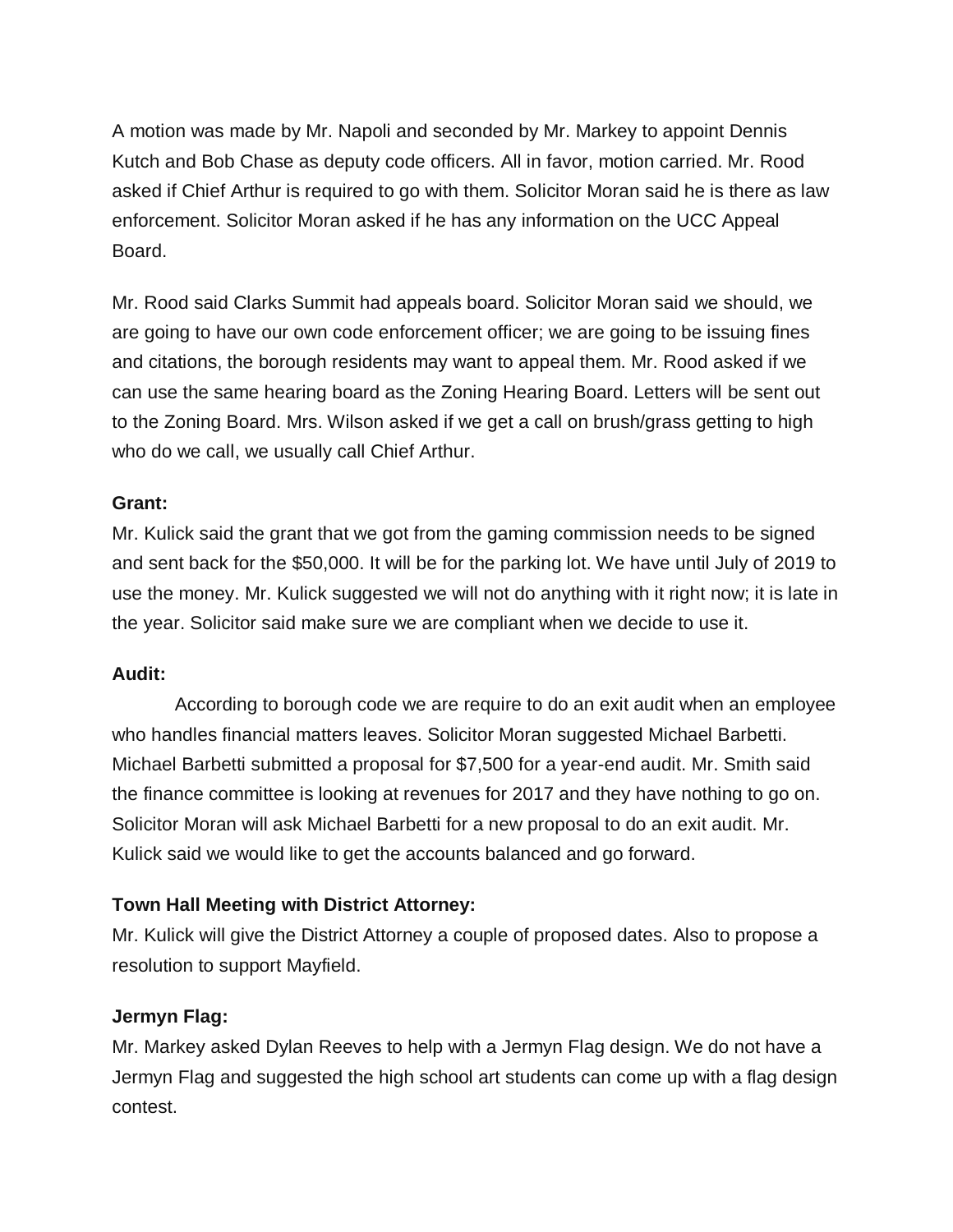### **Sidewalk Ordinance:**

Mr. Kulick asked if there is an ordinance to maintain the grass between the sidewalks and the road. It was noticed on Washington some of them have not been cut. Mrs. Wilson said Shade Tree pays for the 500-600 block and down towards Kennedy's. The Shade Tree cuts those areas because it is considered the business area in town and they want to make it look welcoming. Mr. Rood said there was an ordinance made up during the main street project; it is the property owner's responsibility to maintain that area. Mr. Markey stated if we are going to treat residents on Washington Ave. a certain way, we have to treat them all equally. Mr. Markey does not feel Shade Tree should be responsible for maintaining the grass on Washington Ave. Mrs. Wilson said in the long run and decided next meeting it will be brought up that they will not cut the grass. Mr. Markey suggested keeping the Memorial Day mowing because it is through the whole town.

#### **Walkway on Lincoln Ave:**

There is no schedule for the walkway on Lincoln Ave.

### **Digital Back up:**

Mr. Markey said there are 8 ordinances on the website and we need a secure back up. Mr. Rood suggested dropbox. It was suggested to start scanning documents in and back them up on a service. Mr. Kulick mentioned that the programs that we currently have are outdated and recommends some changes.

### **Meeting Changes:**

Mr. Kulick suggested eliminating the work session and having two regular council meetings a month. If we were to do this we would change the dates for the meetings. It was suggested to having the meetings on the 1<sup>st</sup> and  $3<sup>d</sup>$  Thursday of each month. Mr. Markey said we have a lot to do to progress and it would be an added value to have two meeting to take action. A motion was made by Mr. Markey and seconded by Mr. Napoli to convert the work sessions to a regular meeting effective October  $6<sup>th</sup>$ . All in favor, motion carried.

#### **Garbage Reimbursement:**

Mr. Kulick said we reimburse for garbage if the property is vacant and he is questioning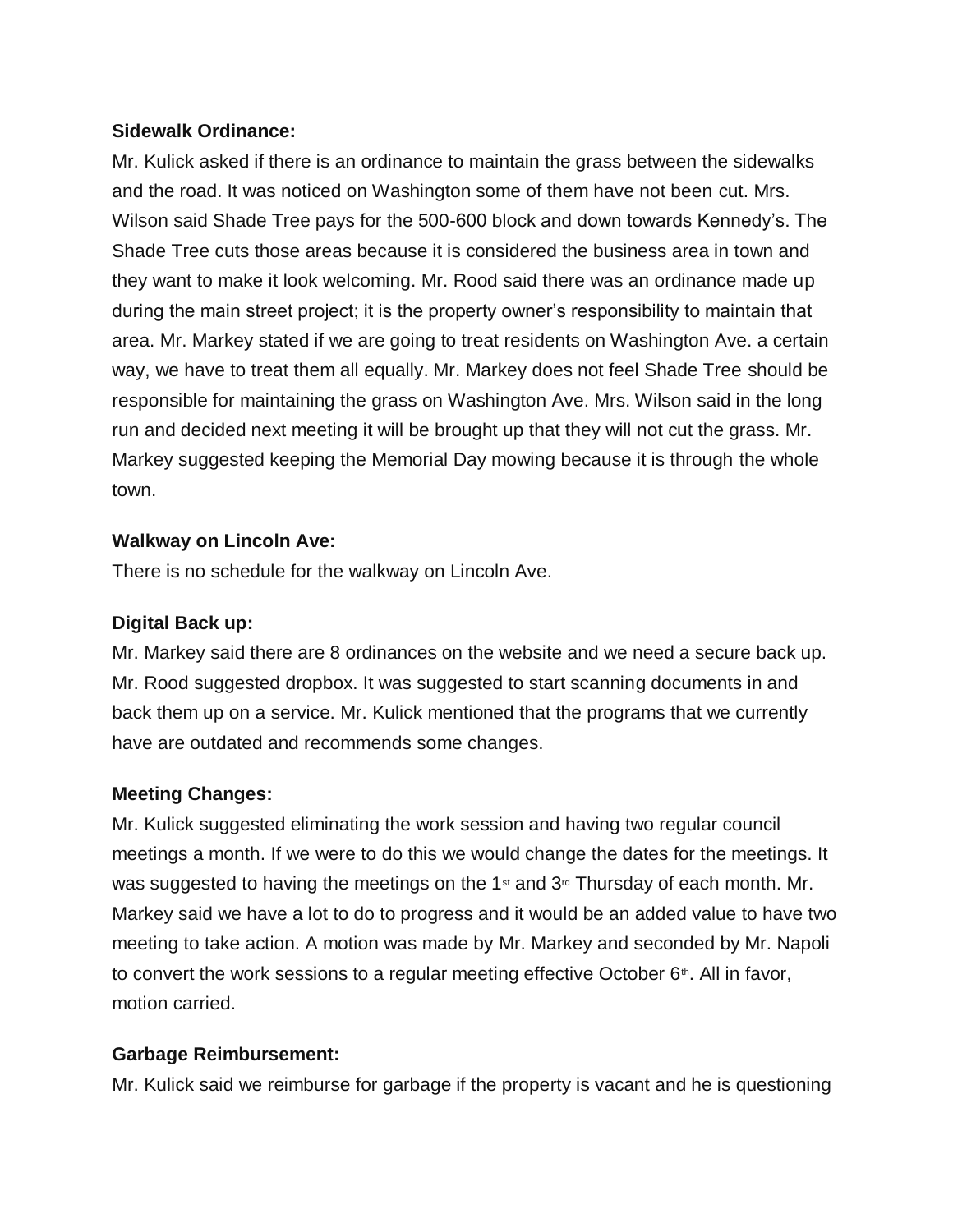the validity of this. Mrs. Wilson said they are not supposed to be reimbursed until the end of the year. Mr. Markey said people may be reimbursed and there is no tenant, the owner may still be throwing out garbage at the property. It was suggested to eliminate the rebate and will be brought up in discussion next meeting.

*Council went into executive session at 9:26 p.m. to discuss personnel issues. Council reconvened at 9:43 p.m.*

A motion was made by Mr. Markey and seconded by Mr. Smith to hire a part time DPW employee, Bruce Smallacombe at a rate of \$10.00/hr. All in favor, motion carried.

A motion made by Mr. Napoli and seconded by Mr. Smith to adjourn the meeting at 9:45p.m.

Respectfully Submitted, Cara Frankosky

# One Reply to "Council Minutes – September 8, 2016"



Jim Davis

October 26, 2016 at 1:33 pm

### RENTAL PROPERTY PERMITS

It appears as though Mr. Kulick is either in favor of doing away with the Rental Property Permits fee or substantially increasing it. My guess is that there will be a move to substantially increase the fee which is unfair and not what the intention was. When this permit was put into force the purpose was to have a data base of rental property owners, especially absentee landlords. It was not a fee to make money by